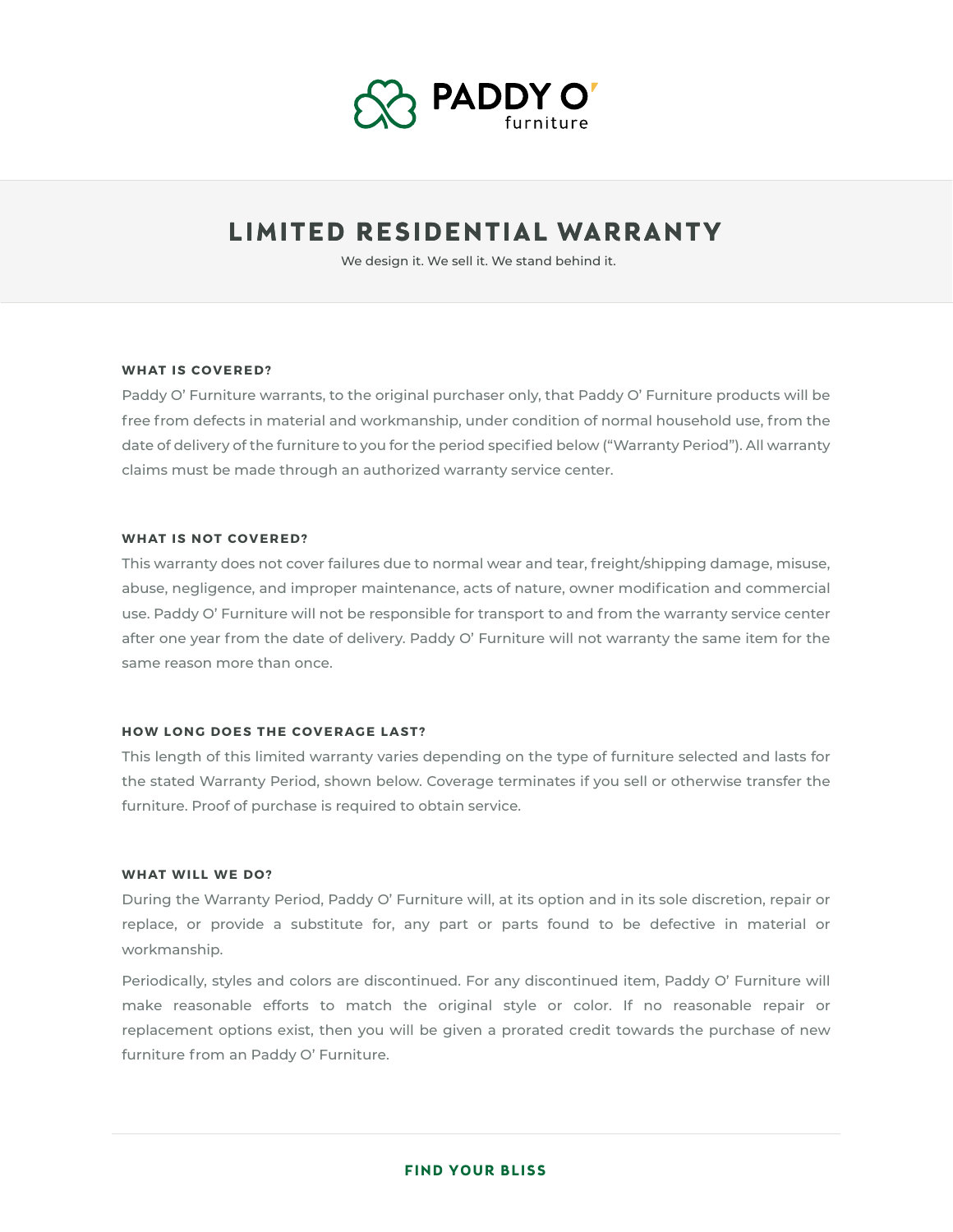| SIGNATURE COLLECTION ALUMINUM FRAMES AND TABLE BASES                                                                                                                                                          | <b>15 YEARS</b> |  |
|---------------------------------------------------------------------------------------------------------------------------------------------------------------------------------------------------------------|-----------------|--|
| Includes: Structural integrity of welds, extrusions, straps and motion mechanisms<br>Excludes: Caps, glides, feet, castings                                                                                   |                 |  |
| SIGNATURE COLLECTION WROUGHT-IRON AND STEEL FRAMES                                                                                                                                                            | <b>15 YEARS</b> |  |
| Includes: Structural integrity of welds, extrusions, straps and motion mechanisms<br>Excludes: Caps, glides, feet, castings, rusting                                                                          |                 |  |
| SIGNATURE COLLECTION POWDER-COAT PAINT FINISHES                                                                                                                                                               | <b>5 YEARS</b>  |  |
| Includes: Blistering, peeling, flaking<br>Excludes: Minor fading, discoloration, scuffing, scratching                                                                                                         |                 |  |
| SIGNATURE COLLECTION WOVEN MATERIALS                                                                                                                                                                          | <b>5 YEARS</b>  |  |
| Includes: Breaking, blistering, peeling, excessive fading Excludes:<br>Scuffs from normal wear, breaks from neglect or abuse, scrapes caused by<br>dragging or placement against rough surfaces, minor fading |                 |  |
| SIGNATURE COLLECTION WOOD AND SYNTHETIC WOOD MATERIALS                                                                                                                                                        | <b>5 YEARS</b>  |  |
| Includes: Breaking<br>Excludes: Natural fading from sun, stains from oils                                                                                                                                     |                 |  |
| <b>BLISS CUSHIONS<sup>®</sup></b>                                                                                                                                                                             | <b>5 YEARS</b>  |  |
| Includes: Sewn seams, fabric, excessive fading<br>Excludes: Minor fading, matting, wrinkling, mildewing, staining                                                                                             |                 |  |
| <b>ALL OTHER CUSHIONS</b>                                                                                                                                                                                     | 2 YEARS         |  |
| Includes: Sewn seams, fabric, excessive fading<br>Excludes: Minor fading, matting, wrinkling, mildewing, staining                                                                                             |                 |  |
| SIGNATURE COLLECTION SLINGS AND PADDED SLINGS                                                                                                                                                                 | 2 YEARS         |  |
| Includes: Sewn seams, fabric, excessive fading<br>Excludes: Minor fading, matting, wrinkling, mildewing, staining                                                                                             |                 |  |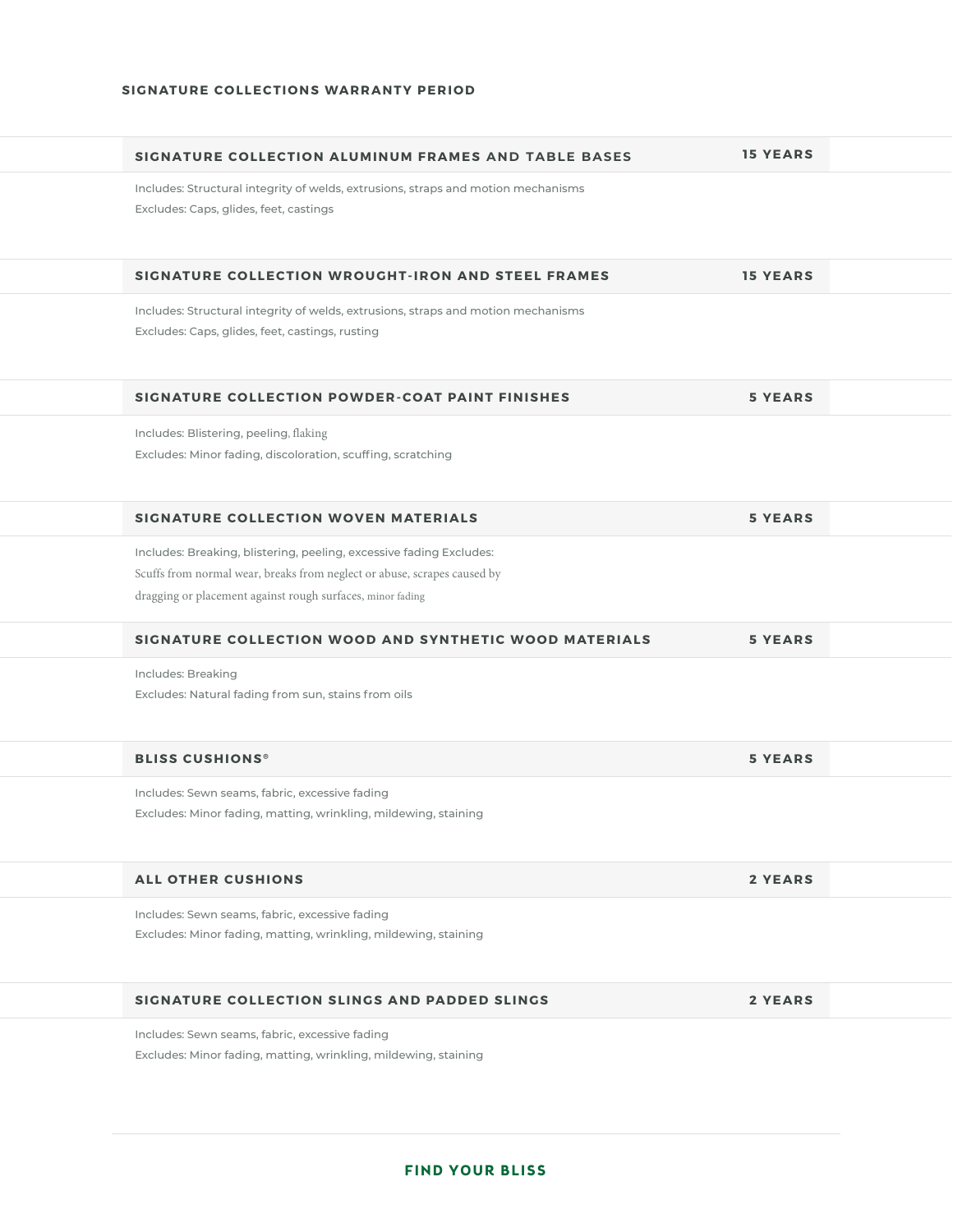| <b>ESSENTIAL COLLECTION ALUMINUM, STEEL, WROUGHT-IRON FRAMES</b>                                                            | <b>2 YEARS</b>  |  |
|-----------------------------------------------------------------------------------------------------------------------------|-----------------|--|
| Includes: Structural integrity of welds, extrusions, straps and motion mechanisms<br>Excludes: Caps, glides, feet, castings |                 |  |
| <b>ESSENTIAL COLLECTION CUSHIONS</b>                                                                                        | <b>2 YEARS</b>  |  |
| Includes: Sewn seams, fabric, excessive fading<br>Excludes: Minor fading, matting, wrinkling, mildewing, staining           |                 |  |
| <b>ESSENTIAL COLLECTION SLINGS AND PADDED SLINGS</b>                                                                        | <b>2 YEARS</b>  |  |
| Includes: Sewn seams, fabric, excessive fading<br>Excludes: Minor fading, matting, wrinkling, mildewing, staining           |                 |  |
| <b>SYNTHETIC WOOD MATERIALS</b>                                                                                             | 2 YEARS         |  |
| Includes: Breaking<br>Excludes: Natural fading from sun, stains from oils<br><b>ACCESSORY WARRANTY PERIOD</b>               |                 |  |
| <b>TABLE TOPS AND FIREPITS</b>                                                                                              | <b>2 YEARS</b>  |  |
| Includes: Structural integrity of frame and surface<br>Excludes: Fading, grout cracking                                     |                 |  |
| <b>DEKTON TABLE TOPS</b>                                                                                                    | <b>15 YEARS</b> |  |
| Includes: Structural integrity of top and surface<br>Excludes: Fading                                                       |                 |  |
| <b>UMBRELLA FRAMES</b>                                                                                                      | 2 YEARS         |  |
| Includes: Structural integrity of pole, tilt, spokes and crank<br>Excludes: Wind damage, owner misuse                       |                 |  |
| <b>UMBRELLA COVERS</b>                                                                                                      | <b>4 YEARS</b>  |  |
|                                                                                                                             |                 |  |

Includes: Sewn seams, pockets, fabric, excessive fading Excludes: Minor fading, wind damage